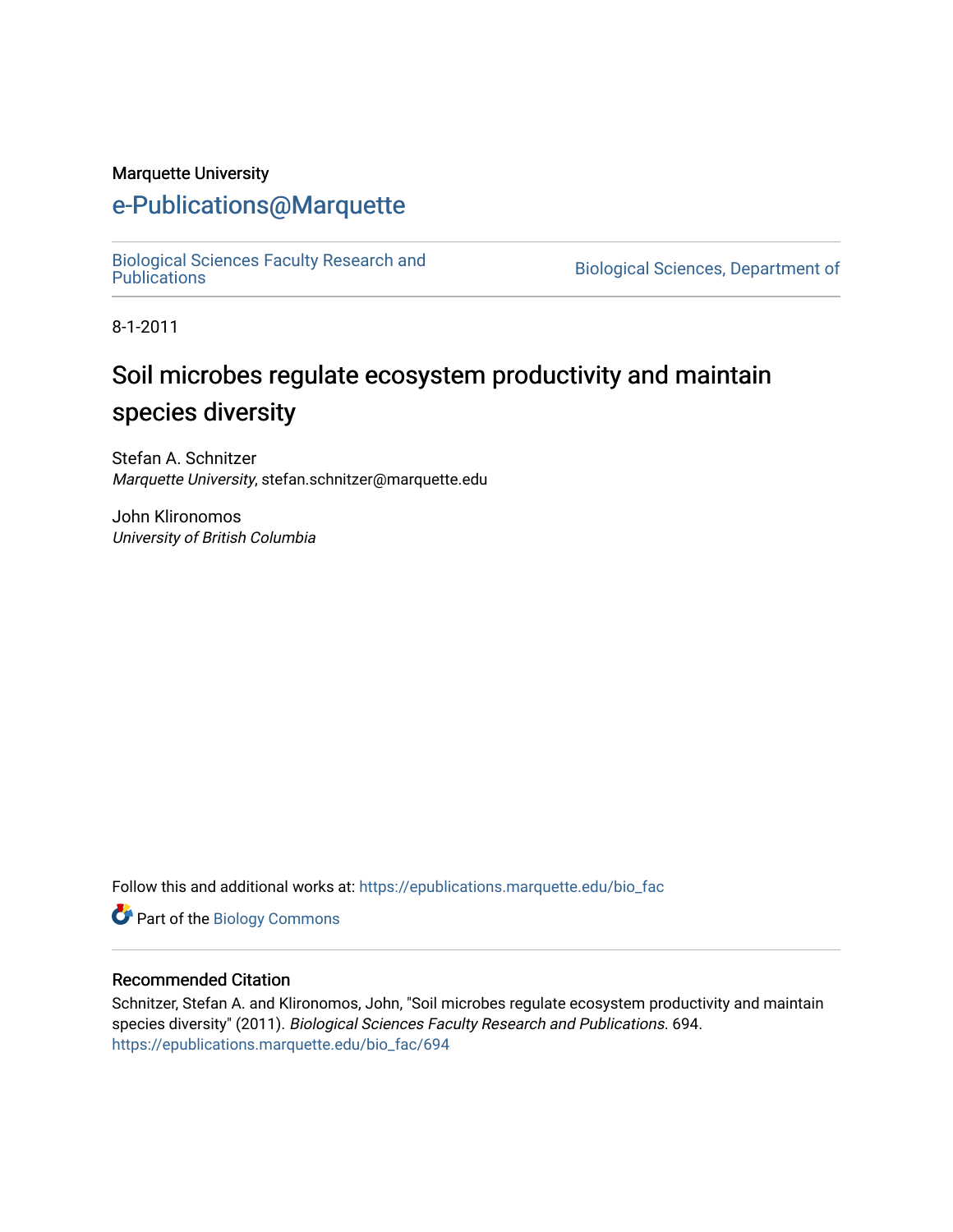**Marquette University**

# **e-Publications@Marquette**

#### *Biology Faculty Research and Publications/College of Arts and Sciences*

*This paper is NOT THE PUBLISHED VERSION;* **but the author's final, peer-reviewed manuscript.** The published version may be accessed by following the link in the citation below.

*Plant Signaling & Behavior*, Vol. 6, No. 8 (August 1, 2011): 1240-1243. DOI. This article is © Taylor & Francis and permission has been granted for this version to appear in [e-Publications@Marquette.](http://epublications.marquette.edu/) Taylor & Francis does not grant permission for this article to be further copied/distributed or hosted elsewhere without the express permission from Taylor & Francis.

# Soil microbes regulate ecosystem productivity and maintain species diversity

#### Stefan A. Schnitzer

Department of Biological Sciences, University of Wisconsin, Milwaukee; Milwaukee, WI, USA John Klironomos

Department of Biology, University of British Columbia, Okanagan; Kelowna, BC, Canada

#### Abstract

One of the major goals in ecology is to determine the mechanisms that drive the asymptotic increase in ecosystem productivity with plant species diversity. Niche complementarity, the current paradigm for the asymptotic diversity-productivity pattern, posits that the addition of species to a community increases productivity because each species specializes on different resources and thus can more thoroughly utilize the available resources. At higher diversity the increase in productivity decreases because resources become limiting, resulting in the classic asymptotic diversity-productivity pattern. An alternative but less tested explanation is that density-dependent disease from species-specific soil microbes drive the diversity-productivity relationship by increasing disease and thus decreasing productivity at low diversity. At higher diversity, productivity asymptotes because disease decreases with increasing diversity until it reaches a uniformly low level. Using a series of field experiments, we found that the classic asymptotic diversity-productivity pattern existed only when soil microbes were present. Soil microbes created the well-known pattern by depressing plant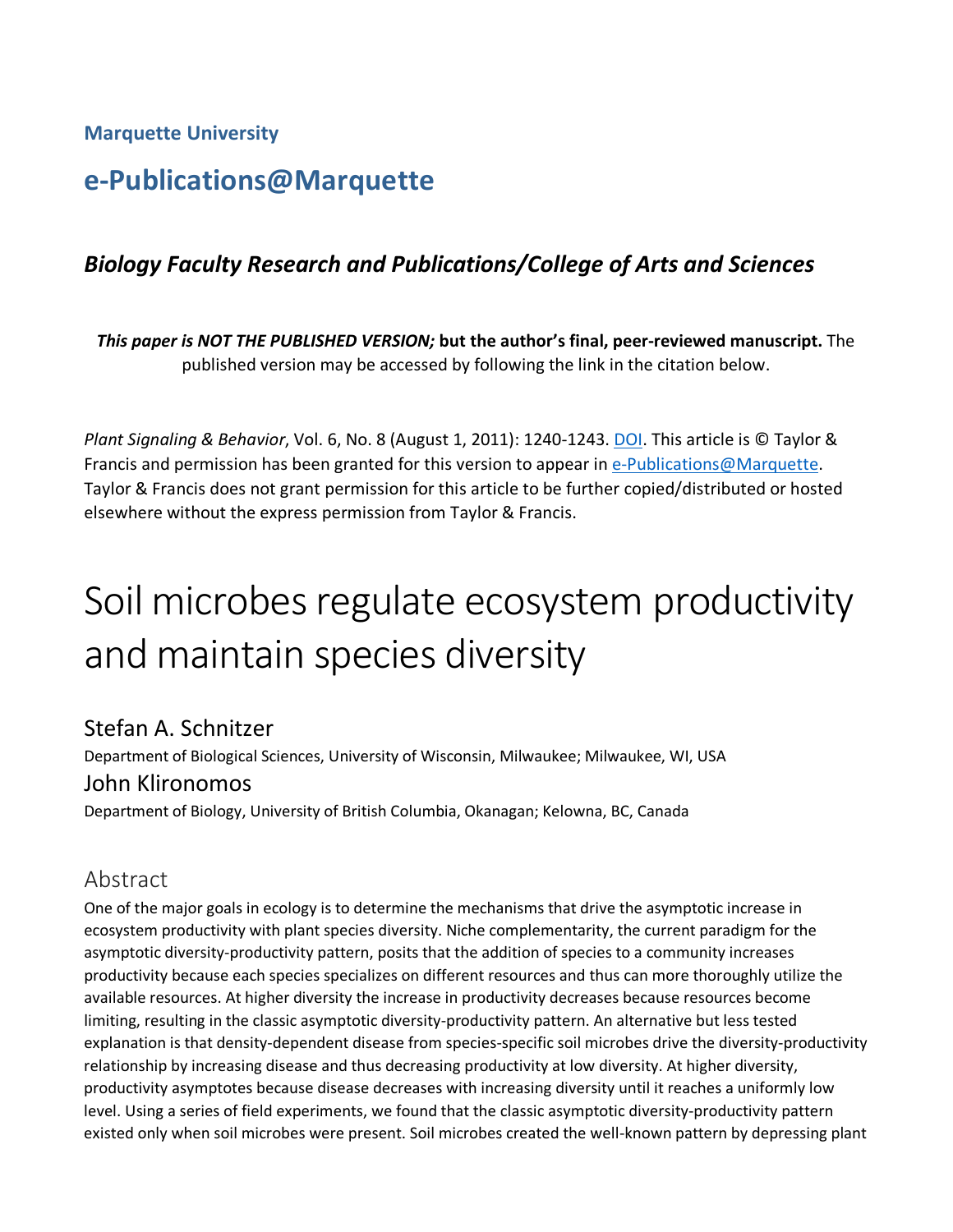growth at low productivity though negative density dependent disease. In contrast, niche complementarity played only a weak role in explaining the diversity-productivity relationship because productivity remained high at low abundance in the absence of soil microbes. Based on our findings, the ongoing loss of species in natural ecosystems will likely increase per capita plant disease and lower ecosystem productivity. Furthermore, recent evidence suggests that negative density dependent disease maintains plant species diversity, and thus this single mechanism appears to link diversity maintenance to the diversity-productivity curve—two important ecological processes.

The asymptotically saturating increase in ecosystem productivity with increasing diversity is a well know pattern in nature<sup>1-4</sup> (**[Fig. 1](https://www.ncbi.nlm.nih.gov/pmc/articles/PMC3260734/figure/F1/)**). The pattern has been used as an argument for the importance of species diversity, <sup>5</sup> and understanding the mechanisms that drive the pattern is critical to determine the potential loss in productivity with ongoing and accelerating species loss in many ecosystems. The cause of the diversity-productivity pattern can be explained by either bottom-up control, such as plant resource competition, or top-down control from plant herbivores or pathogens. Most contemporary explanations for the pattern are centered on the bottom-up concept of niche-based resource competition, in which different species utilize different resources. The commonly accepted explanation, the niche complementarity hypothesis, states that the increase in species diversity increases productivity because each additional species uses a differ set of resources (e.g., nutrients) and thus more thoroughly utilizes whole-ecosystem resources. $3,4,6$  $3,4,6$  $3,4,6$  At high diversity, however, the resource requirements of additional species overlap with existing ones and thus productivity no longer increases with diversity, resulting in the asymptotic diversity-productivity pattern (**[Fig. 1](https://www.ncbi.nlm.nih.gov/pmc/articles/PMC3260734/figure/F1/)**).

Top-down control from plant enemies may also produce the asymptotic diversity-productivity pattern if the enemies are species-specific and have a strong negative density-dependent effect at low diversity. One general group of enemies is plant pathogens and parasites (bacterial, fungal, viral) that live in the soil and infect plant roots (hereafter referred to as soil pathogens). The specificity of soil pathogens has been shown in various studies and is now generally accepted. $1/2,8}$  $1/2,8}$  $1/2,8}$  The negative density dependent effect of plant pathogens at low diversity is likely because when diversity is low the relative abundance of each remaining species is high, $9 11$  which leads to most individuals growing in close proximity of conspecifics and thus a greater probability of species-specific disease transmission. Unlike other plant enemies, such as foliar pathogens or insect and mammalian herbivores, which can be broadly dispersed, soil-borne pathogens may be a particularly effective driver of negative density dependent effects because they have low mobility and thus are more likely to infect nearby conspecifics, which causes increased disease at low diversity. $9-11$  As diversity increases, the effect of soilborne pathogens decreases because there is a lower likelihood of growing near a conspecific and there are lower concentrations of host-specific soil enemies.<sup>10</sup>Consequently, soil-borne, species-specific disease may limit ecosystem productivity through top-down density-dependent regulation, even in the absence of niche-based explanations. Few studies, however, have considered the role of plant soil pathogens in driving the classic diversity-productivity relationship<sup>1</sup> (see also ref. <sup>[2](https://www.ncbi.nlm.nih.gov/pmc/articles/PMC3260734/#R2)</sup>) and, until now, no study has compared the two potential drivers simultaneously. $\frac{1}{2}$ 

We used a modeling approach to first demonstrate that both niche complementarity and species-specific soil pathogens can both theoretically drive the well-known diversity-productivity pattern.<sup>1</sup> We then used a series of complementary field experiments in grasslands in North America (Ontario, Canada and Minnesota, USA) to determine how plant disease and productivity change over a gradient of plant species richness in the presence and absence of soil microbes, and whether feedback between plants and their species-specific soil biota influenced the diversity-productivity pattern. $\frac{1}{2}$  We first tested whether the asymptotic diversity-ecosystem productivity relationship arose in the presence of soil pathogens (a test of the negative density dependence hypothesis) or in the absence of soil pathogens (a test of the niche complementarity hypothesis). We then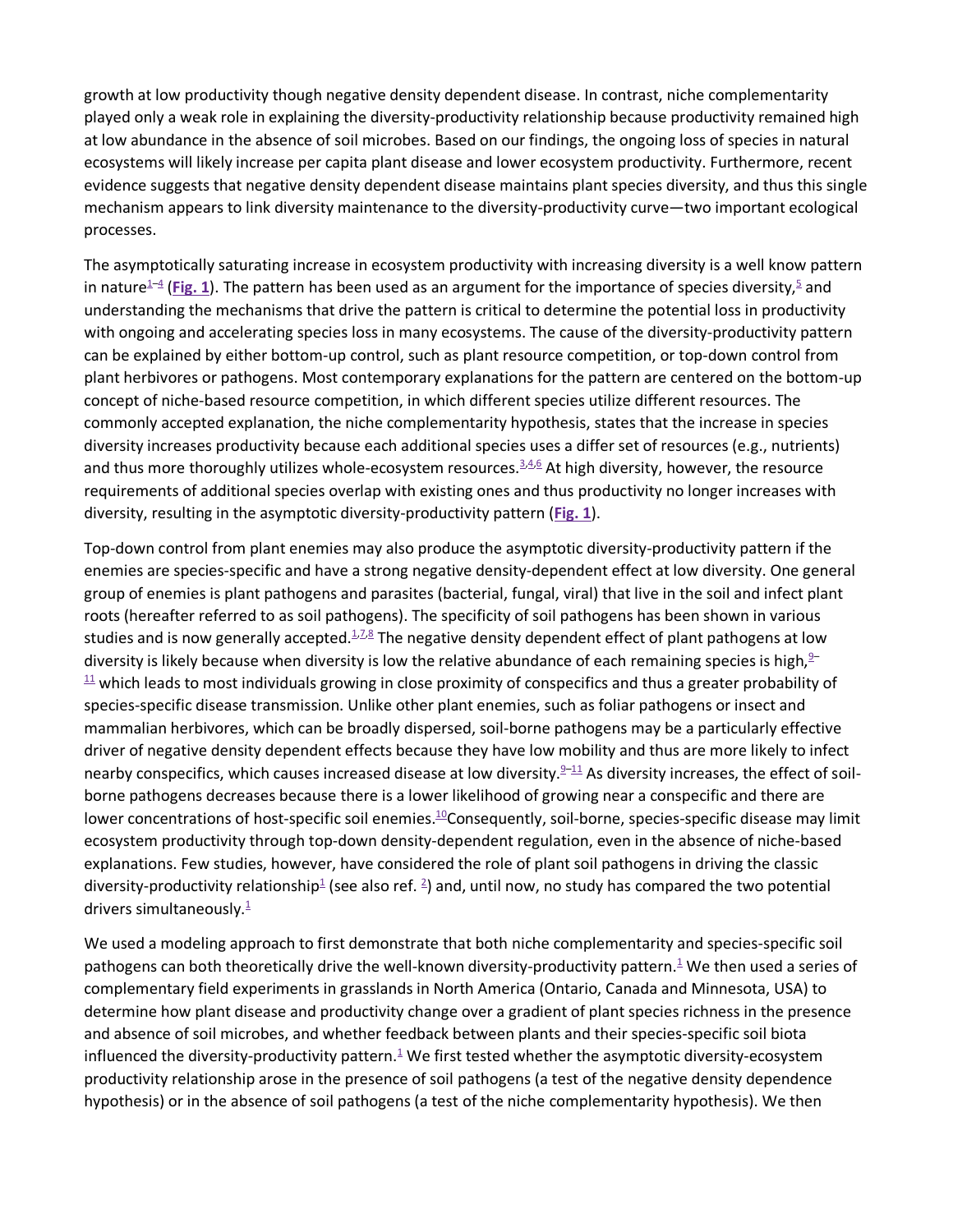confirmed that soil biota were species specific and examined the decrease in plant disease and increase in productivity with increasing plant diversity.

# Soil Microbes, Not Niche Complementarity, Drive the Asymptotic Diversity-Productivity Pattern

Our results indicated that while both niche complementarity and the density dependent effects of soil microbes can theoretically produce the classic asymptotic diversity-productivity pattern, only soilborne microbes produced this pattern. $\frac{1}{2}$  When soil microbes were present, plant productivity increased asymptotically and was around 500% higher in the high diversity communities than in monocultures (circle and triangle symbols in **[Fig.](https://www.ncbi.nlm.nih.gov/pmc/articles/PMC3260734/figure/F2/)  [2](https://www.ncbi.nlm.nih.gov/pmc/articles/PMC3260734/figure/F2/)**). The asymptotic diversity-productivity pattern was driven primarily by the strong reduction in productivity at low plant diversity, where soil-borne disease was high, and the effects of soil microbes decreased with increasing plant diversity. We quantified the percentage of root infection by pathogenic fungi and confirmed that it was significantly lower in the high diversity plant communities compared to the monocultures. Furthermore, we confirmed that pathogens were species-specific and that their negative density dependent effect decreased with increasing diversity. $1$ 

In contrast, in sterilized soils where soil microbes were absent, productivity remained relatively high in the low diversity treatment and we found only a weak, positive linear relationship between diversity and productivity (square symbols in **[Fig. 2](https://www.ncbi.nlm.nih.gov/pmc/articles/PMC3260734/figure/F2/)**). In a recent paper, Maron et al. also found a proportionally large increase in productivity in low diversity plant communities compared to high diversity communities after excluding fungal pathogens. Thus, our study and that of Maron et al. both indicate that density dependent disease from soil microbes drives the classic asymptotic diversity-productivity curve, and that niche complementarity plays a subordinate role. By not considering the role of soil pathogens, previous studies appear to have overestimated the role of niche complementarity as the main driver of the asymptotic diversity-productivity relationship.

## Implications: The Importance of Species Diversity

Our findings confirm that plant species diversity is important for ecosystem functioning, but for reasons not previously documented. High plant species diversity limits the accumulation and transmission of host-specific soil enemies, thereby reducing the negative impacts of disease on ecosystem productivity. When diversity decreases, however, the density and frequency of the remaining species increases, and each remaining individual has a higher probability of being near a conspecific, resulting in a higher probability of infection. The loss of species remains a serious threat to native habitats, and both Schnitzer et al. $\frac{1}{2}$  and Maron et al. demonstrate that species diversity is important because it limits the prevalence and spread of species-specific pathogens, allowing plants to carry less disease and thus maintain productivity.

The current trend of species loss in plant communities may have additional community- and ecosystem-level ramifications, such as rendering plant communities vulnerable to invasion from non-native and weedy species.<sup>12–[14](https://www.ncbi.nlm.nih.gov/pmc/articles/PMC3260734/#R14)</sup> Because of their relatively small size and reduced competitive ability, diseased individuals may be more susceptible to being displaced by invasive species. Invasive species, in turn, may have a significant advantage over diseased native species because invasive species may have escaped their species-specific pathogens, $15$  and thus their population densities are not regulated by negative density dependence.

# Linking Diversity-Productivity to the Maintenance of Species Diversity

The finding that the negative density dependent effect of soil enemies can drive the diversity-productivity relationship provides a strong link to another major concept in ecology—the maintenance of species diversity. Host-specific enemies have long been hypothesized to maintain species diversity in many ecosystems.<sup>16,[17](https://www.ncbi.nlm.nih.gov/pmc/articles/PMC3260734/#R17)</sup> More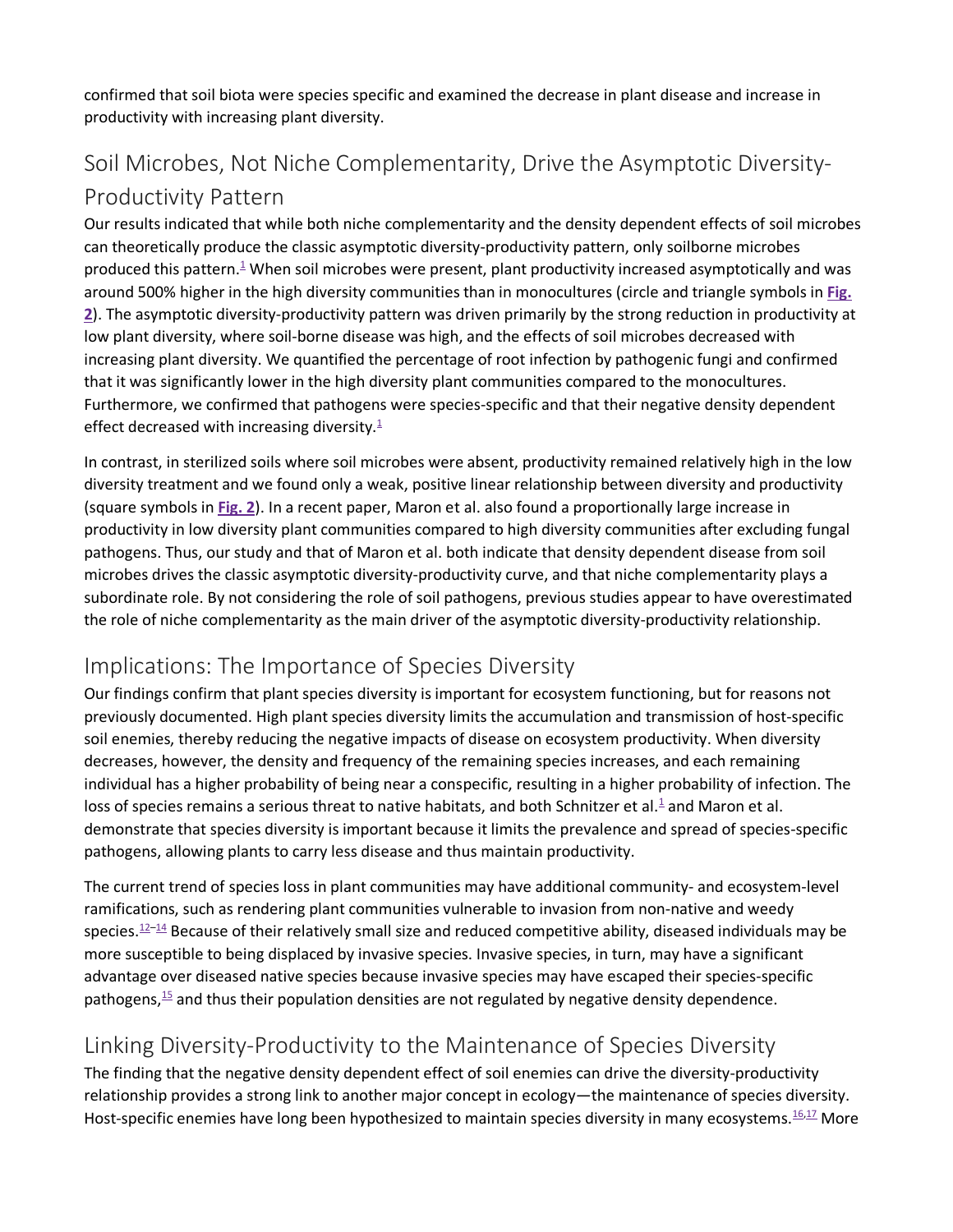recently, soil pathogens have been found to be a major determinant of the maintenance of species diversity in tropical forests<sup>8</sup> and in grasslands.<sup>13</sup> To date, however, both the diversity-productivity relationship and the maintenance of species diversity via density dependent effects of host-specific enemies and have been treated separately. Our findings provide evidence that these two important ecological processes may both be driven largely by the same mechanism: the negative density dependent effects of species-specific soil pathogens. $1/2$ 

## Figures and Tables



Figure 1 Theoretical relationship between species number and biomass. As diversity increases, total biomass increases asymptotically.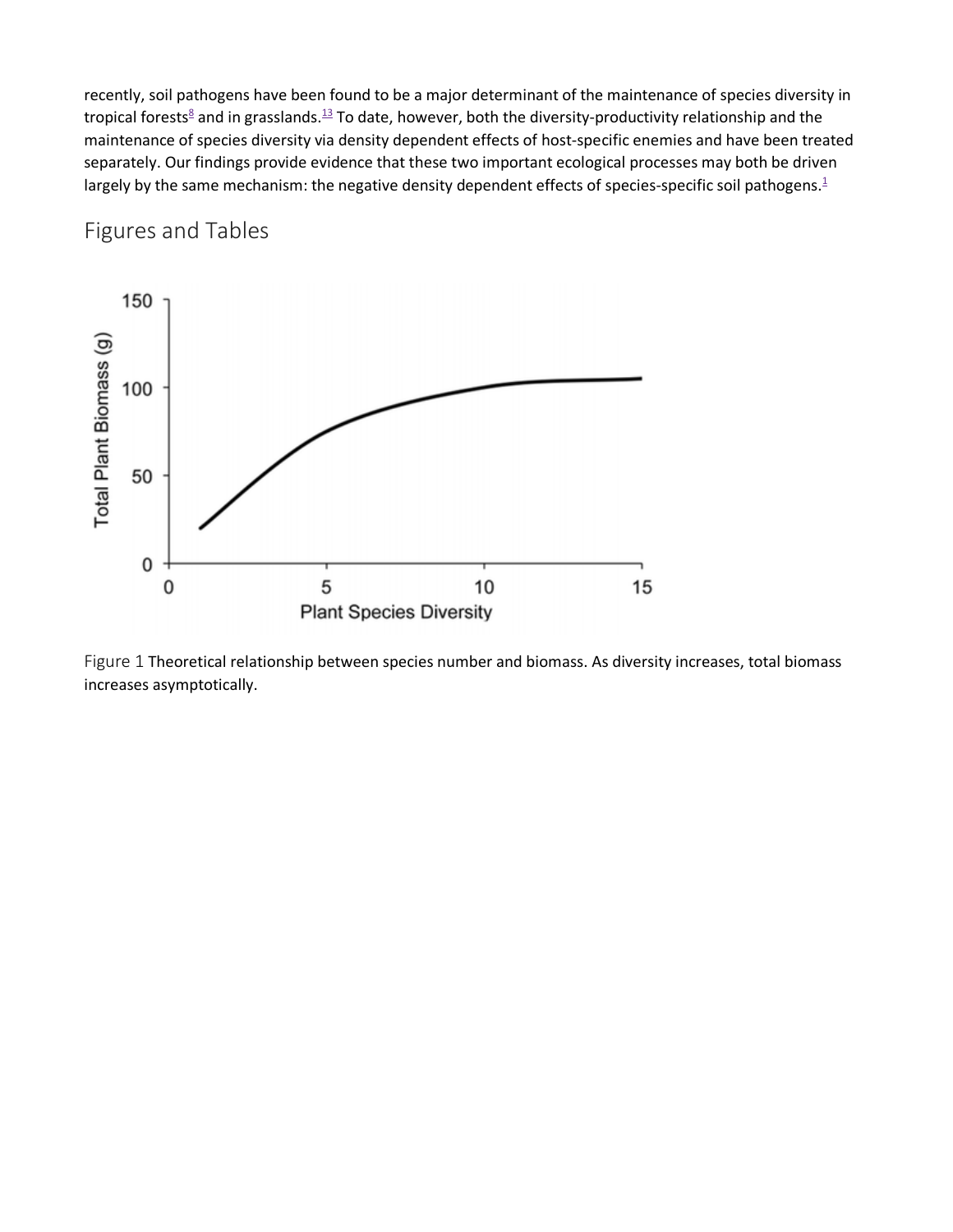

Figure 2 Relationship between plant diversity and productivity (in grams) in four experimental soil types. Sterile (squares), sterilized field soil; Sterile + AMF (diamonds), sterilized field soil + field-collected AMF spores; Sterile + pathogens/parasites/saprobes (circles), sterilized field soil + microbial fraction that excludes AMF (<20 microns); and Field Soil (triangles), untreated field soil. Productivity varied significantly with diversity (ANOVA  $F_{3,64}$  = 523.2;  $p = 0.0001$ , soil treatment (F3,64 = 66.7;  $p = 0.0001$ ), and the interaction (F<sub>9,64</sub> = 12.4;  $p = 0.0001$ ). Lines represent the best fit with linear and polynomial functions (AIC<sub>sterile</sub> = 0.04; AIC<sub>sterile + AMF</sub> = 2.97; AIC<sub>sterile + pathogens</sub> = 9.86; AICfield soil = 9.91). Error bars represent ±1 SE. Figure reprinted from Schnitzer et al[.1S](https://www.tandfonline.com/doi/full/10.4161/psb.6.8.16455)chnitzer

#### References

- 1. Schnitzer SA, Klironomos J, Hille Ris Lambers J, Kinkel LL, Reich PB, Xiao K, et al. Soil-borne microbes drive the classic asymptotic diversity-productivity pattern. Ecology. 2011;92:296–303.
- 2. Maron J, Marler M, Klironomos J, Cleveland C. Soil fungal pathogens and the relationship between plant diversity and productivity. Ecol Lett. 2011;14:36–41.
- 3. Tilman D, Naeem S, Knops JMH, Reich PB, Siemann E, Wedin D, et al. Biodiversity and ecosystem properties. Science. 1997;278:1866–1867.
- 4. Tilman D, Reich PB, Knops JMH, Wedin D, Mielke T, Lehman C. Diversity and productivity in a long-term grassland experiment. Science. 2001;294:843–845.